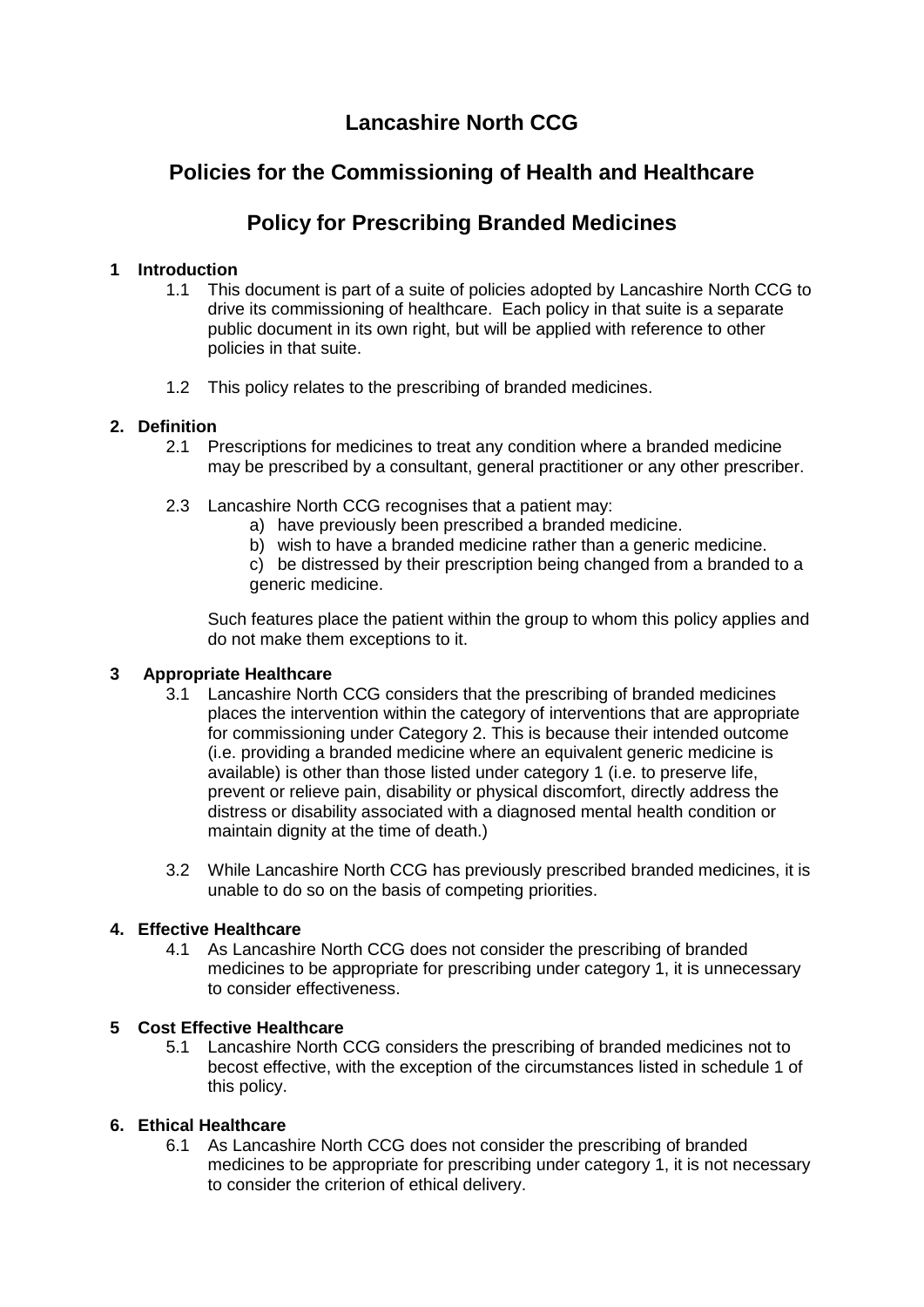#### **7. Policy**

- 7.1 Lancashire North CCG will not provide NHS prescriptions for branded medicines, with the exceptions of the circumstances listed in schedule 1.
- 7.2 However, Lancashire North Clinical Commissioning Group will provide NHS prescriptions for branded medicines in circumstances listed in schedule 1.

#### **8. Exceptions**

- 8.1 Lancashire North CCG will consider exceptions to this policy. This policy is based on criteria of appropriateness, effectiveness, cost effectiveness and ethical issues.
- 8.2 A successful request to be regarded as an exception is likely to be based on evidence that the patient differs clinically from the usual group of patients to which the policy applies, and this difference substantially changes the application of those criteria for this patient.
- 8.3 Requests from patients for prescribing a branded medicine as an exception to this policy should be managed by the prescriber.

# **9. Force**

This policy remains in force for a period of four years from the date of its adoption, or until it is superseded by a revised policy, whichever is sooner.

| Date of adoption: | <b>July 2016</b> |
|-------------------|------------------|
| Date of review:   | <b>July 2020</b> |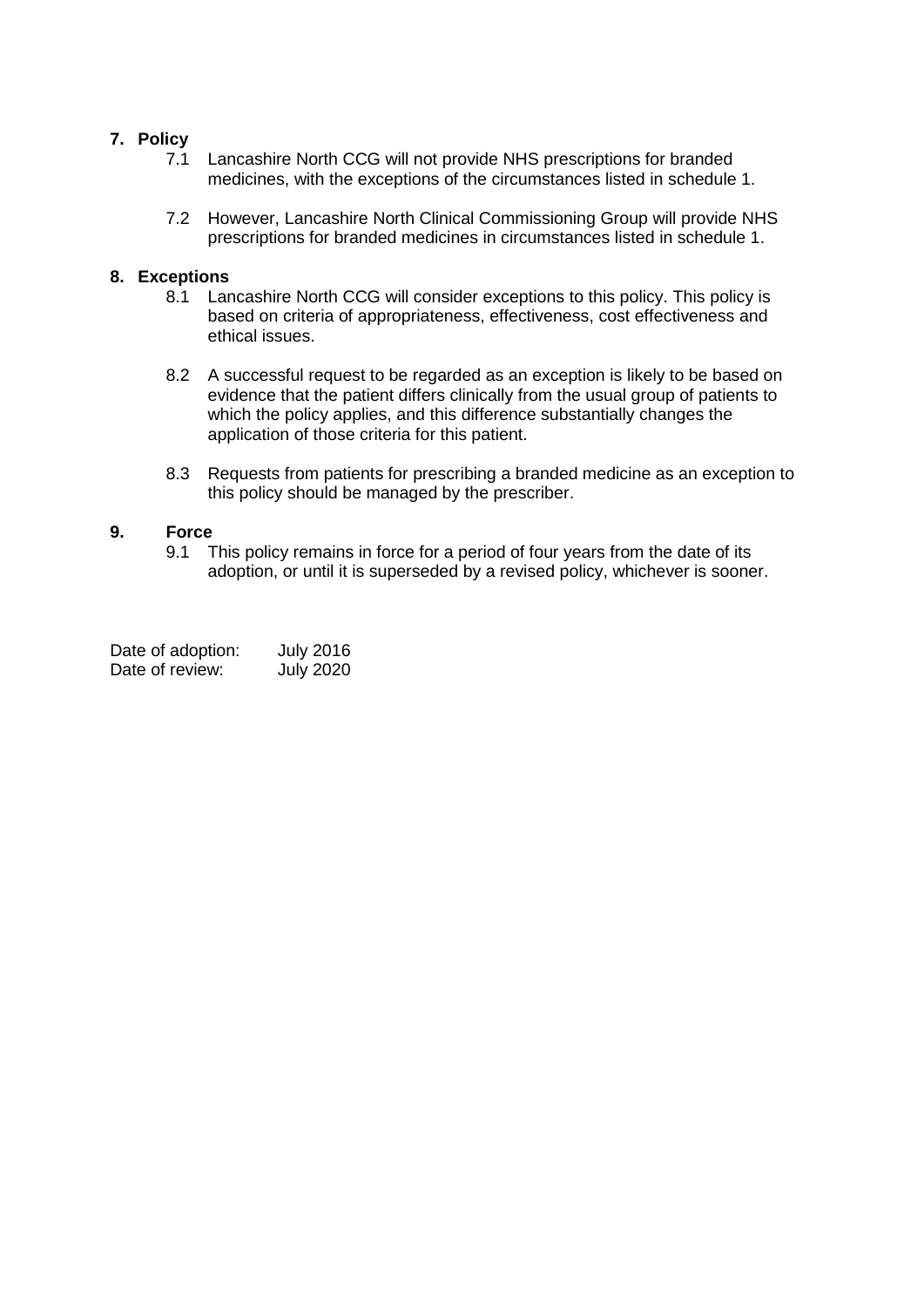| <b>BNF</b>       | Drug or drug class                                                          | Reason for considering brand-name prescribing                                                                                                                                                                                                                                                                                                  |
|------------------|-----------------------------------------------------------------------------|------------------------------------------------------------------------------------------------------------------------------------------------------------------------------------------------------------------------------------------------------------------------------------------------------------------------------------------------|
| <b>Chapter 1</b> |                                                                             |                                                                                                                                                                                                                                                                                                                                                |
| 1.1.1            | Antacids preparations containing<br>simeticone                              | To aid identification. Products contain multiple<br>ingredients.                                                                                                                                                                                                                                                                               |
| 1.1.2            | Compound alginates and<br>proprietary indigestion<br>preparations           | To aid identification. Products contain multiple<br>ingredients.                                                                                                                                                                                                                                                                               |
| 1.5.1            | Mesalazine oral preparations                                                | The delivery characteristics of oral mesalazine<br>preparations may vary and should not be considered<br>interchangeable.                                                                                                                                                                                                                      |
| 1.6.1            | <b>Bulk forming laxatives</b>                                               | To aid identification. Products contain multiple<br>ingredients.                                                                                                                                                                                                                                                                               |
| 1.6.4            | Macrogols (polyethylene glycols)                                            | To aid identification. Products contain multiple<br>ingredients. First line brand for primary care - Laxido.                                                                                                                                                                                                                                   |
| 1.7.2            | Compound haemorrhoid<br>preparations                                        | To aid identification. Products contain multiple<br>ingredients.                                                                                                                                                                                                                                                                               |
| 1.9.4            | Pancreatin supplements                                                      | To aid identification. Products contain multiple<br>ingredients.                                                                                                                                                                                                                                                                               |
| <b>Chapter 2</b> |                                                                             |                                                                                                                                                                                                                                                                                                                                                |
| 2.6.2            | Diltiazem modified release (MR)<br>preparations                             | MR preparations have different release<br>characteristics and are not interchangeable.                                                                                                                                                                                                                                                         |
| 2.6.2            | Nifedipine modified release<br>preparations                                 | MR preparations have different release<br>characteristics and are not interchangeable.                                                                                                                                                                                                                                                         |
| Chapter 3        |                                                                             |                                                                                                                                                                                                                                                                                                                                                |
| 3.1.1            | Formoterol dry powder inhalers                                              | Patient familiarity with one brand is important;<br>instructions for use vary between preparations.                                                                                                                                                                                                                                            |
| 3.1.1            | Salbutamol dry powder inhalers                                              | Patient familiarity with one brand is important;<br>instructions for use vary between preparations.                                                                                                                                                                                                                                            |
| 3.1.2            | Antimuscarinic bronchodilators                                              | To prevent confusion, prescribe inhaler devices by<br>brand name                                                                                                                                                                                                                                                                               |
| 3.1.3            | Theophylline modified release<br>preparations                               | MR preparations have different release<br>characteristics and are not interchangeable.<br>Theophylline has a narrow therapeutic index.                                                                                                                                                                                                         |
| 3.1.3            | Aminophylline modified release<br>preparations                              | MR preparations have different release<br>characteristics and are not interchangeable.<br>Aminophyline has a narrow therapeutic index.                                                                                                                                                                                                         |
| 3.1.4            | Compound bronchodilator<br>preparations                                     | To prevent confusion, prescribe inhaler devices by<br>brand name                                                                                                                                                                                                                                                                               |
| 3.2              | Beclometasone dipropionate<br>CFC-free pressurised metered<br>dose inhalers | Qvar and Clenil Modulite are not interchangeable.<br>Qvar has extra-fine particles and is approximately<br>twice as potent as Clenil Modulite and CFC-<br>containing beclometasone inhalers. The MHRA has<br>advised that CFC-free beclometasone inhalers<br>should be prescribed by brand name. This applies<br>also to combination products. |
| 3.2              | Beclometasone dry powder<br>inhalers                                        | Patient familiarity with one brand is important;<br>instructions for use vary between preparations.                                                                                                                                                                                                                                            |
| 3.2              | Beclometasone and formoterol<br>CFC-free metered dose inhalers              | See beclometasone CFC-free metered dose inhalers,<br>above.                                                                                                                                                                                                                                                                                    |
| 3.2              | Budesonide dry powder inhalers                                              | Patient familiarity with one brand is important;<br>instructions for use vary between preparations.                                                                                                                                                                                                                                            |
| 3.4.3            | Adrenaline (epinephrine) pre-<br>filled syringes                            | Patient familiarity with one brand is important;<br>instructions for use vary between preparations.                                                                                                                                                                                                                                            |

Schedule 1. Circumstances in which the provision of prescriptions by brand is appropriate.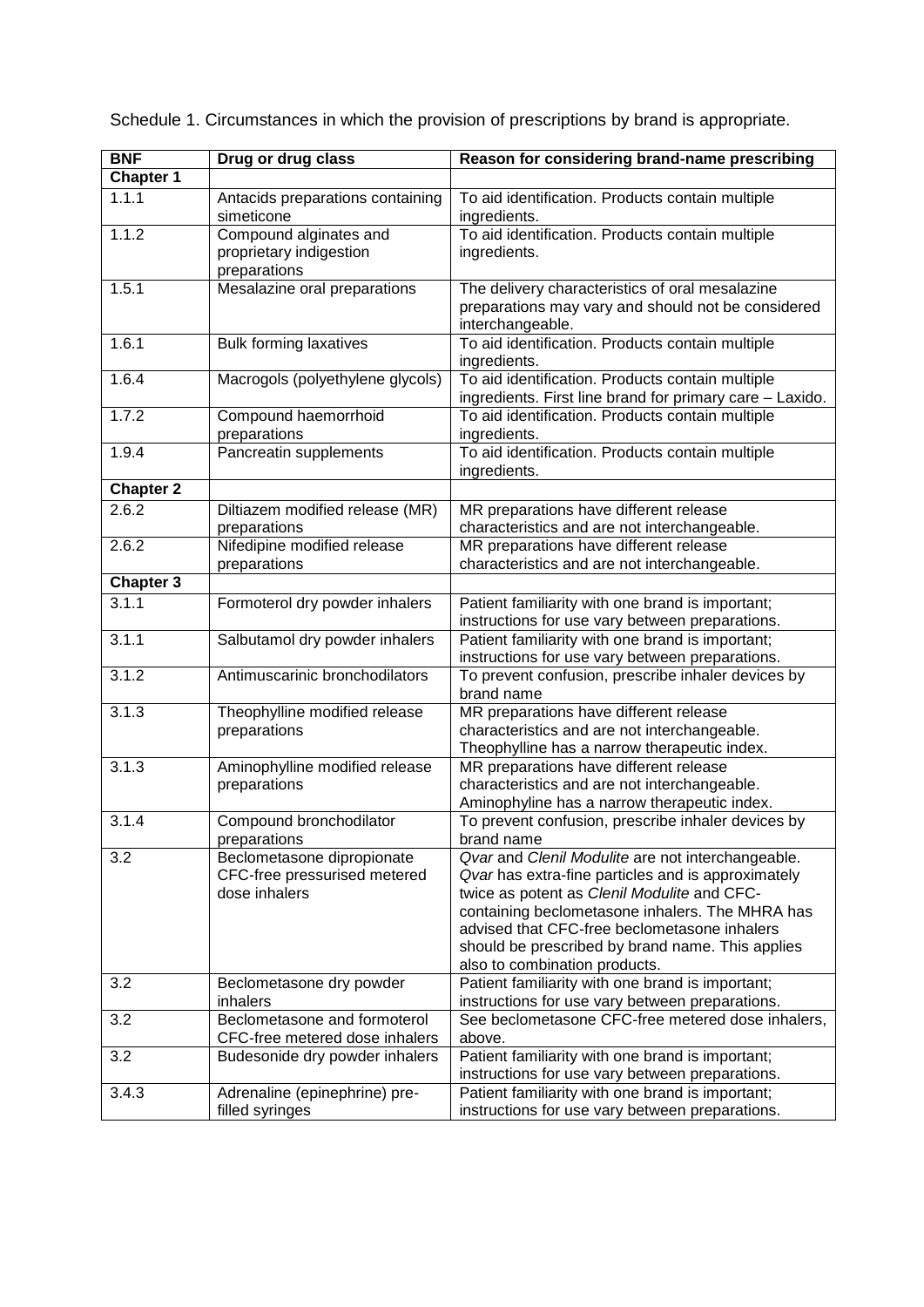| <b>Chapter 4</b> |                                                  |                                                                                                                                                                                                                                                                                                                                                                                                                                                                                                                                                                                                                                                                                                                                                                                                                                                                                                                                                                                                                                                                                                                                                                                                                                                                               |
|------------------|--------------------------------------------------|-------------------------------------------------------------------------------------------------------------------------------------------------------------------------------------------------------------------------------------------------------------------------------------------------------------------------------------------------------------------------------------------------------------------------------------------------------------------------------------------------------------------------------------------------------------------------------------------------------------------------------------------------------------------------------------------------------------------------------------------------------------------------------------------------------------------------------------------------------------------------------------------------------------------------------------------------------------------------------------------------------------------------------------------------------------------------------------------------------------------------------------------------------------------------------------------------------------------------------------------------------------------------------|
| 4.2.1            | Antipsychotic drugs                              |                                                                                                                                                                                                                                                                                                                                                                                                                                                                                                                                                                                                                                                                                                                                                                                                                                                                                                                                                                                                                                                                                                                                                                                                                                                                               |
| 4.2.3            | Lithium preparations                             | Preparations vary widely in bioavailability. Changing<br>the preparation requires the same precautions as<br>initiation of treatment. Lithium has a narrow<br>therapeutic index.                                                                                                                                                                                                                                                                                                                                                                                                                                                                                                                                                                                                                                                                                                                                                                                                                                                                                                                                                                                                                                                                                              |
| 4.4              | Methylphenidate modified<br>release preparations | MR preparations contain different proportions of<br>immediate-release and modified-release<br>methylphenidate.                                                                                                                                                                                                                                                                                                                                                                                                                                                                                                                                                                                                                                                                                                                                                                                                                                                                                                                                                                                                                                                                                                                                                                |
| 4.7.2            | Morphine oral modified release<br>preparations   | MR preparations have different release<br>characteristics; Patient familiarity with one brand is<br>important. First line brand in primary care is Zomorph<br>MR Capsules.                                                                                                                                                                                                                                                                                                                                                                                                                                                                                                                                                                                                                                                                                                                                                                                                                                                                                                                                                                                                                                                                                                    |
| 4.7.2            | Fentanyl patches                                 | Patches are available as matrix and reservoir<br>formulations; Patient familiarity with one brand is<br>important. Reservoir patches must not be cut<br>because damage to the rate-limiting membrane can<br>lead to a rapid release of fentanyl resulting in<br>overdose. If the prescriber intends the patch to be cut<br>(NB: unlicensed and not recommended by the<br>MHRA) then the prescription must specify a brand of<br>matrix formulation patch.<br>First line brand in primary care is Matrifen patches.                                                                                                                                                                                                                                                                                                                                                                                                                                                                                                                                                                                                                                                                                                                                                            |
| 4.7.2            | Oxycontin/oxycodone                              | A number of errors have been reported where the<br>wrong preparation has been dispensed or<br>administered when this drug was prescribed<br>generically.<br>First line brand in primary care is Longtec and<br>Shortec                                                                                                                                                                                                                                                                                                                                                                                                                                                                                                                                                                                                                                                                                                                                                                                                                                                                                                                                                                                                                                                        |
| 4.7.4            | Botulinum toxin type A                           | Preparations are not interchangeable due to<br>differences in potency.                                                                                                                                                                                                                                                                                                                                                                                                                                                                                                                                                                                                                                                                                                                                                                                                                                                                                                                                                                                                                                                                                                                                                                                                        |
| 4.8.1            | Antiepileptic drugs                              | The MHRA has classified antiepileptic drugs (AEDs)<br>into three categories of risk, based primarily on their<br>therapeutic index and physiochemical characteristics<br>(in particular solubility and permeability across<br>membranes) indicative of potential differences<br>between formulations.<br>Category 1:<br>Specific measures are necessary to ensure<br>consistent supply of a particular product (which could<br>be either a branded product or a specified<br>manufacturer's generic product).<br>Category 2:<br>NB: By default, this category includes all AEDs not<br>listed in categories 1 or 3.<br>The need for continued supply of a particular<br>manufacturer's product should be based on clinical<br>judgement and consultation with patient and/or carer.<br>Category 3:<br>No specific measures are normally required and<br>these AEDs can be prescribed generically and<br>without specifying a specific manufacturer's product:<br>NICE recommends continuity of the same brand, or<br>the same generic preparation, for patients with<br>seizure disorders, unless the prescriber (in<br>consultation with the patient and their family or<br>carers) considers this not to be a concern.<br>(For individual antiepileptic agents, see below.) |
| 4.8.1            | Carbamazepine                                    | MHRA Category 1 (see 'Antiepileptic drugs' above).                                                                                                                                                                                                                                                                                                                                                                                                                                                                                                                                                                                                                                                                                                                                                                                                                                                                                                                                                                                                                                                                                                                                                                                                                            |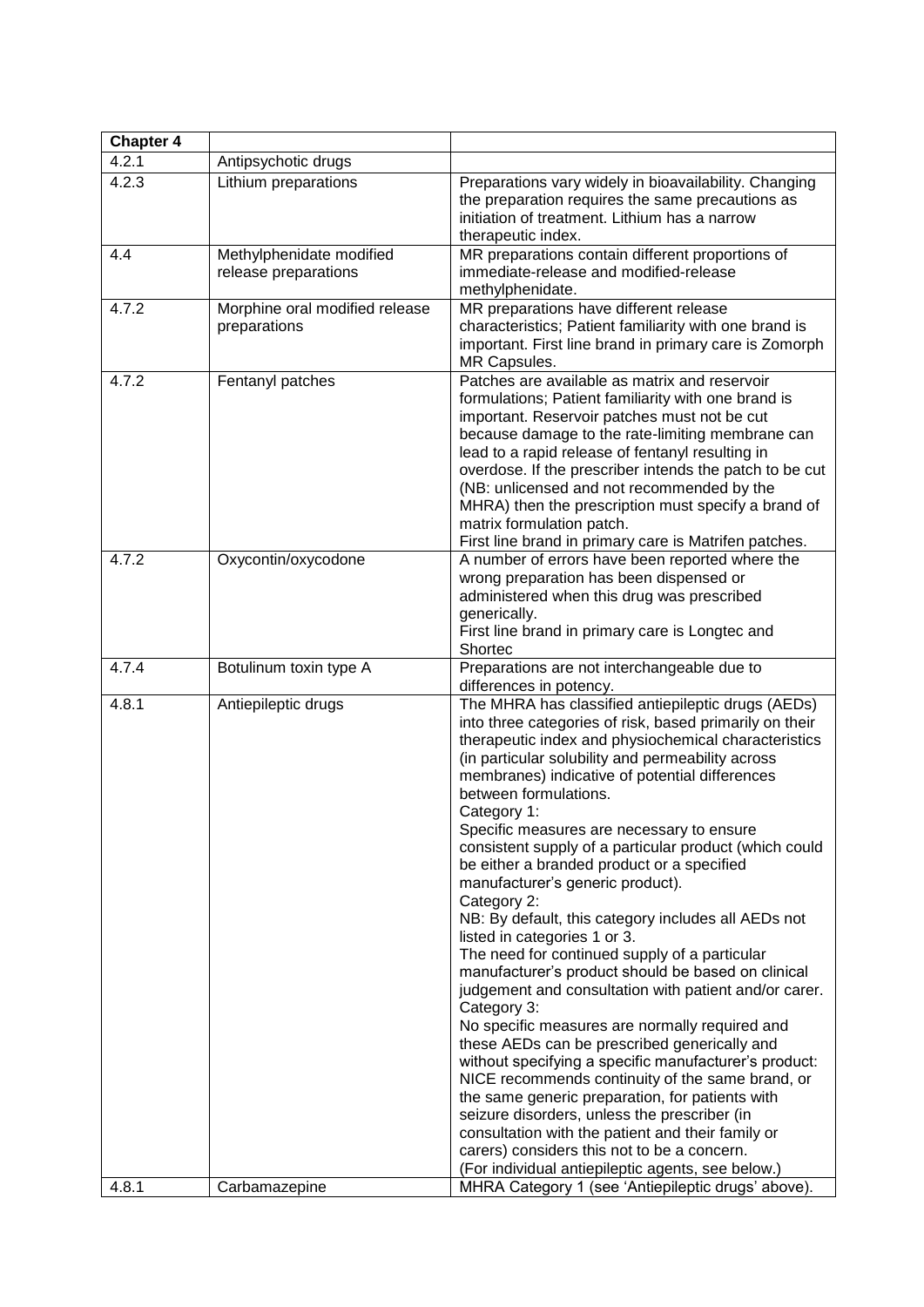| 4.8.1                  | Ethosuxamide                                     | MHRA Category 3 (see 'Antiepileptic drugs' above).                                                                                                                                                                                                              |
|------------------------|--------------------------------------------------|-----------------------------------------------------------------------------------------------------------------------------------------------------------------------------------------------------------------------------------------------------------------|
| 4.8.1                  | Gabapentin                                       | MHRA Category 3 (see 'Antiepileptic drugs' above).                                                                                                                                                                                                              |
| 4.8.1                  | Lacosamide                                       | MHRA Category 3 (see 'Antiepileptic drugs' above).                                                                                                                                                                                                              |
| 4.8.1                  | Levetiracetam                                    | MHRA Category 3 (see 'Antiepileptic drugs' above).                                                                                                                                                                                                              |
| 4.8.1                  | Phenobarbital                                    | MHRA Category 1 (see 'Antiepileptic drugs' above).                                                                                                                                                                                                              |
| 4.8.1                  | Phenytoin                                        | MHRA Category 1 (see 'Antiepileptic drugs' above).                                                                                                                                                                                                              |
| 4.8.1                  | Pregabalin                                       | MHRA Category 3 (see 'Antiepileptic drugs' above).                                                                                                                                                                                                              |
| 4.8.1                  | Primidone                                        | MHRA Category 1 (see 'Antiepileptic drugs' above).                                                                                                                                                                                                              |
| 4.8.1                  | Tiagabine                                        | MHRA Category 3 (see 'Antiepileptic drugs' above).                                                                                                                                                                                                              |
| 4.8.1                  | Vigabatrin                                       | MHRA Category 3 (see 'Antiepileptic drugs' above).                                                                                                                                                                                                              |
| 4.9.1                  | Apomorphine pre-filled syringe                   | Patient familiarity with one brand is important;                                                                                                                                                                                                                |
|                        |                                                  | instructions for use vary between preparations.                                                                                                                                                                                                                 |
| 4.9.3                  | Botulinum toxin type A                           | Preparations are not interchangeable due to<br>differences in potency.                                                                                                                                                                                          |
| <b>Chapter 6</b>       |                                                  |                                                                                                                                                                                                                                                                 |
| 6.1.1                  | Insulins                                         | Patient familiarity with the same brand is important;<br>training is required in the use of specific devices for<br>self-injection.                                                                                                                             |
| 6.4.1                  | Hormone replacement therapy<br>oral preparations | Different brands of the same formulation are<br>available. Patient familiarity with one brand is<br>important.                                                                                                                                                  |
| 6.4.1                  | Estradiol transdermal patches                    | Different brands of the same formulation are<br>available. Patient familiarity with one brand is<br>important.                                                                                                                                                  |
| 6.5.1                  | Somatropin injection cartridges                  | Patient familiarity with the same brand is important<br>and training is required in the use of specific devices<br>for self-injection. Some somatropin preparations are<br>licensed as 'biosimilar' medicines.                                                  |
| <b>Chapter 7</b>       |                                                  |                                                                                                                                                                                                                                                                 |
| 7.3.1                  | Combined oral contraceptives                     | Different brands of the same formulation are                                                                                                                                                                                                                    |
|                        |                                                  | available. Patient familiarity with one brand is<br>important.                                                                                                                                                                                                  |
|                        |                                                  | Ethyinylestradiol/Drospirenone 0.03mg/3mg - first<br>line brand in primary care is Dretine.                                                                                                                                                                     |
| 7.3.2                  | Progestogen only oral                            | Different brands of the same formulation are                                                                                                                                                                                                                    |
|                        | contraceptives                                   | available. Patient familiarity with one brand is<br>important.                                                                                                                                                                                                  |
| 7.4.5                  | Alprostadil injection                            | Patient familiarity with one brand is important;<br>instructions for use vary between preparations.                                                                                                                                                             |
| Chapter $\overline{8}$ |                                                  |                                                                                                                                                                                                                                                                 |
| 8.2.1                  | Azathioprine                                     | Different formulations may vary in bioavailability; to<br>avoid reduced effect or excessive side effects, it is<br>important not to change formulation except on the<br>advice of a transplant specialist.                                                      |
| 8.2.1                  | Mycophenolate                                    | Generic and branded preparations are considered<br>bioequivalent but it may be prudent not to change<br>formulation except on the advice of a transplant<br>specialist.<br>Mycophenolate mofetil and mycophenolic acid<br>preparations are not interchangeable. |
| 8.2.2                  | Ciclosporin                                      | Preparations are not interchangeable and should be<br>prescribed by brand-name to avoid inadvertent<br>switching. It is important not to change formulation<br>except on the advice of a transplant specialist.<br>Ciclosporin has a narrow therapeutic index.  |
| 8.2.2                  | Tacrolimus                                       | Preparations are not interchangeable; care should be<br>taken to ensure the correct preparation is prescribed<br>and dispensed. It is important not to change<br>formulation except on the advice of a transplant                                               |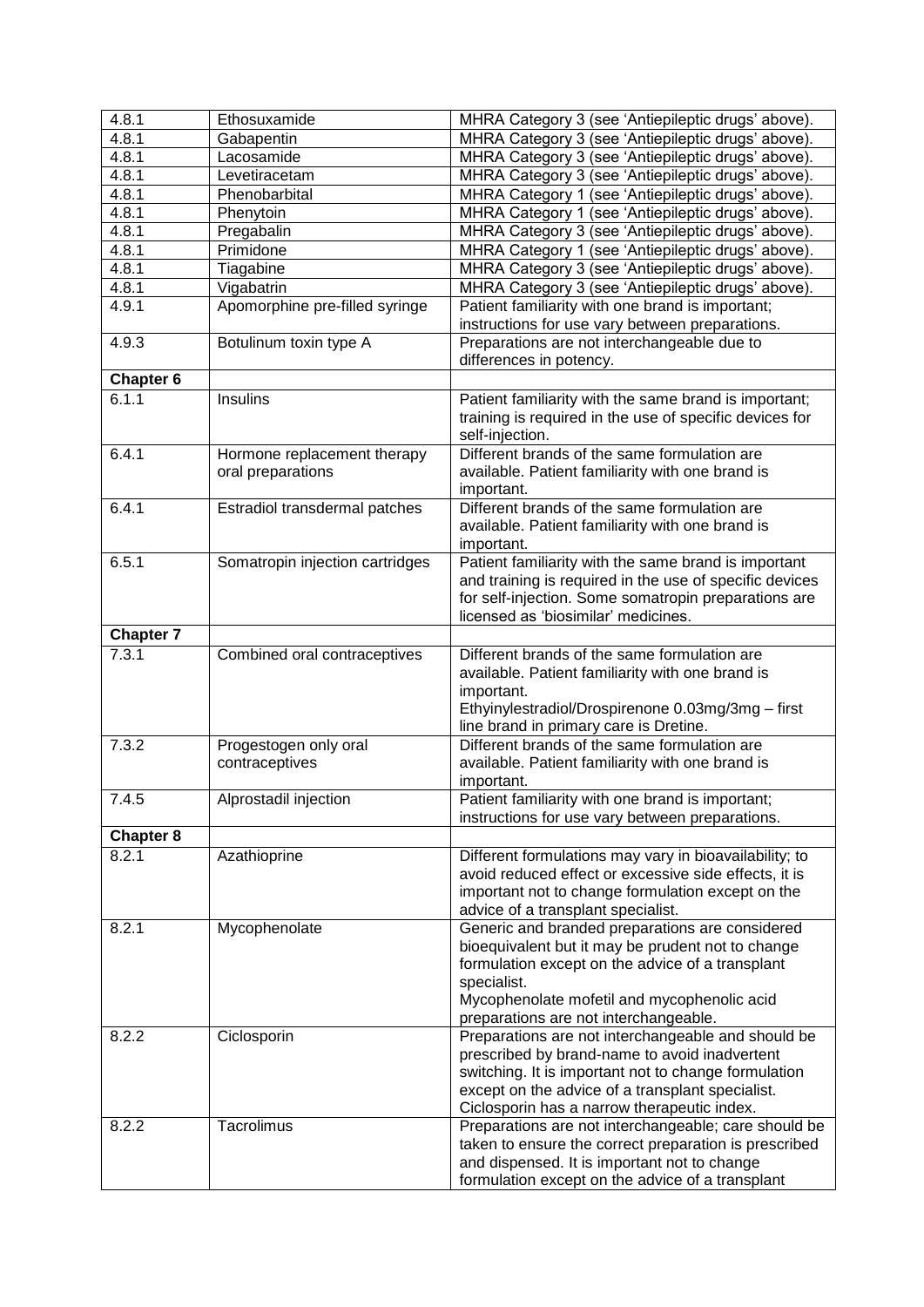|                   |                                                                                                                   | specialist. Tacrolimus has a narrow therapeutic<br>index.                                                                                                                                                   |
|-------------------|-------------------------------------------------------------------------------------------------------------------|-------------------------------------------------------------------------------------------------------------------------------------------------------------------------------------------------------------|
| 8.2.4             | Interferon pre-filled disposable<br>injection devices<br>Peginterferon pre-filled<br>disposable injection devices | Patient familiarity with one brand is important;<br>instructions for use vary between preparations.                                                                                                         |
| <b>Chapter 9</b>  |                                                                                                                   |                                                                                                                                                                                                             |
| 9.1.3             | Erythropoietins                                                                                                   | Patient familiarity with the same brand is important<br>and training is required in the use of specific devices<br>for self-injection. Some epoetin preparations are<br>licensed as 'biosimilar' medicines. |
| 9.1.6             | Granulocyte-colony stimulating<br>factors                                                                         | Patient familiarity with the same brand is important<br>and training is required in the use of specific devices<br>for self-injection.<br>Filgrastim preparations have been approved as<br>'biosimilar'.    |
| 9.2.1             | Oral rehydration salts                                                                                            | To aid identification. Products contain multiple<br>ingredients.                                                                                                                                            |
| 9.5.1             | Calcium salts                                                                                                     | To aid identification. Products contain multiple<br>ingredients.                                                                                                                                            |
| <b>Chapter 12</b> |                                                                                                                   |                                                                                                                                                                                                             |
| 12.3.5            | Saliva replacement products                                                                                       | To aid identification. Products contain multiple<br>ingredients.                                                                                                                                            |
| Chapter 13        |                                                                                                                   |                                                                                                                                                                                                             |
| 13.1-13.10        | Preparations for skin and scalp<br>conditions containing multiple<br>ingredients                                  | To aid identification. Products contain multiple<br>ingredients. Also, potency of topical corticosteroid<br>preparations is a result of the formulation as well as<br>the corticosteroid.                   |
| Chapter 14        |                                                                                                                   |                                                                                                                                                                                                             |
| 14.4              | Human papillomavirus vaccine                                                                                      | Cervarix (bivalent vaccine) and Gardasil<br>(quadravalent vaccine) are not considered<br>interchangeable.                                                                                                   |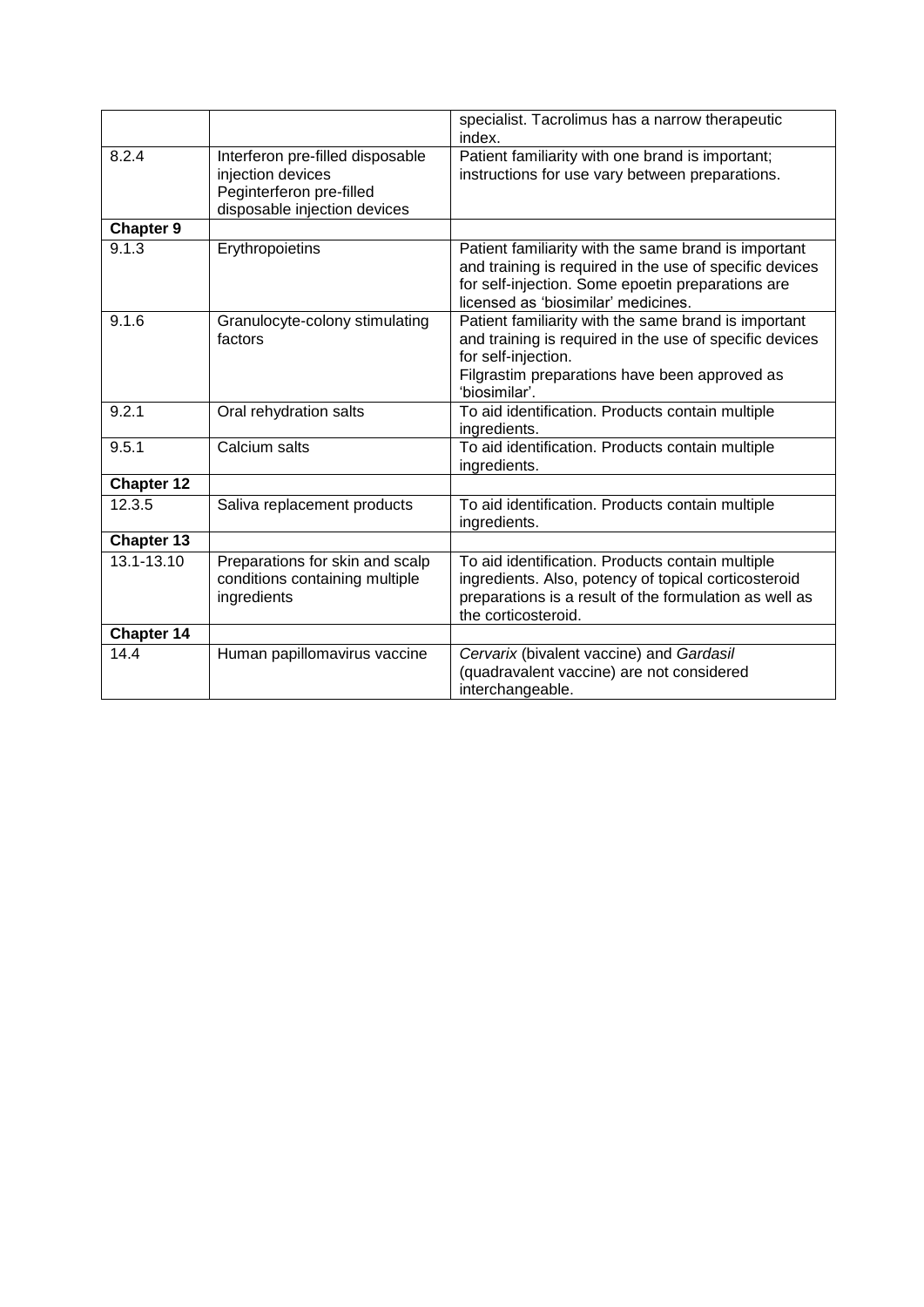## Dear

Your local NHS needs to ensure that all patients in North Lancashire receive equitable services from their GP practice and other NHS providers and that the funding allocated to it is spent in the most cost effective way. This may require some GP practices to stop using certain treatments where this is an alternative that is more cost effective and will ensure that funding is protected for other treatments and services. In our area, Lancashire North Clinical Commissioning Group (CCG) is responsible for making decisions about which treatments are available locally through the NHS.

Lancashire North CCG has recently approved a policy that relates to the prescribing of a particular brand of medicine for patients. The policy requires the practice to switch patients from a particular brand of medicines to the equivalent generic medicine in line with national guidelines. This will allow cost effective and evidence based healthcare to be consistently implemented in all GP practices in the area and will release significant savings that will be used locally for other NHS services.

The Lancashire North CCG branded medicines policy requires practices to implement the guidance in the British National Formulary which states:

"*Where non-proprietary ('generic') titles are given, they should be used in prescribing. This will enable any suitable product to be dispensed, thereby saving delay to the patient and sometimes expense to the health service."*

The Lancashire North CCG branded medicines policy individually lists the brands of medicines that the practice should continue to prescribe and we can confirm that your brand of medicine is one that we must change to the equivalent generic medicine.

As the practice is required to implement the Lancashire North CCG branded medicines policy we will be making the following changes to your prescription at next issue:

You have previously been prescribed [insert brand drug name and strength]

You will now be prescribed [insert generic drug name and strength]

Your new generic medicine contains the same quantity of active ingredients as the branded medicine that you have previously received from the practice.

Your new medication: linsert generic drug name and strength] may appear different to your previous medication; [insert brand drug name and strength], but still contains exactly the same active ingredient in the same amount.

Should you wish to continue to receive prescriptions for [insert brand drug name and strength] the Lancashire North CCG branded medicines policy states that we cannot provide NHS prescriptions for you but we can offer to provide you with a private prescription. The private prescription will be for [insert generic drug name and strength] but you can request your pharmacy supply [brand drug name and strength] to you. You will have to pay for the branded medicine at the pharmacy but the practice will not charge you for supplying the private prescription.